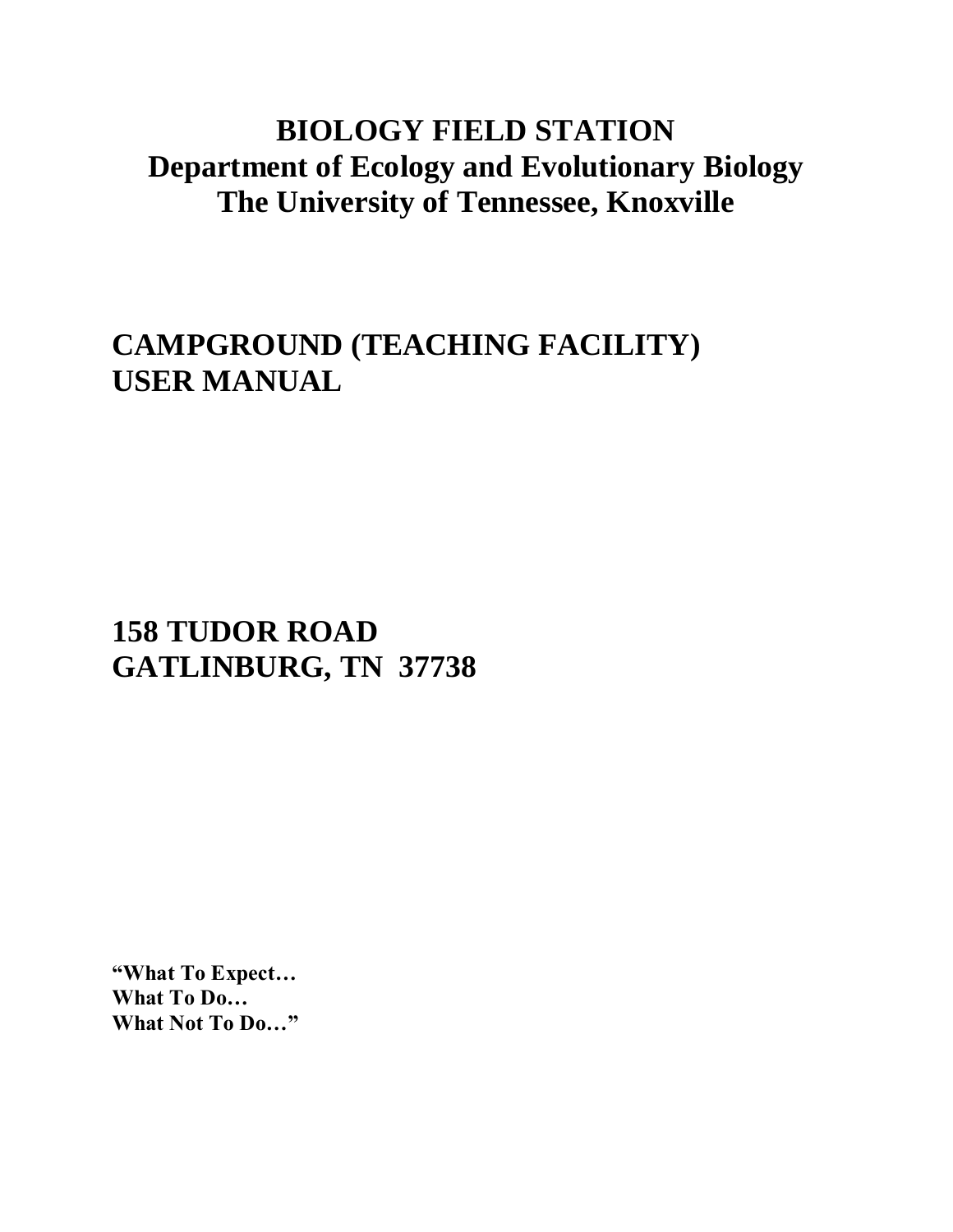### **PLEASE READ BEFORE/UPON ARRIVAL**

Welcome to the Biology Field Station. We hope you enjoy your stay.

- Please take a moment to read this material before your arrival, and contact us at: [fieldstation@utk.edu](mailto:fieldstation@utk.edu) if you have any questions. Also take a moment to re-read this material when you arrive. It may make your stay more enjoyable, and it will help us to maintain the Field Station.
- · You can view this field station and this user's manual at: <http://fieldstation.utk.edu/>

### **DIRECTIONS**

#### From I-40:

- Take the TN-66 exit exit number 407 toward Gatlinburg/Sevierville/Pigeon Forge
- ∙ Go south on TN-66 S/Winfield Dunn Parkway. Continue to follow TN-66  $S = 8.4$  miles
- TN-66 S becomes US-441 S 13.1 miles
- ∙ Turn left onto US-321/East Parkway/TN-73. Continue to follow US-321/TN-73 – 5.6 miles
- ∙ Turn left onto Old Hills Creek Road 0.1 miles
- ∙ Turn left onto Tudor Road 0.4 miles

∙ As you drive up Tudor Road you will see a cemetery on the right and a private drive on the left. Proceed straight ahead, the pavement will end and you will be on a rock drive. You will come to a locked gate. The gate has two locks; one belongs to the University and the other to the local utility company. Always put our lock through the chain and the utility company's lock, so they can always have access. The first building you see after the gate is the Bunk House (130 Tudor Road). Proceed on up the driveway to the campground on the right (158 Tudor Road).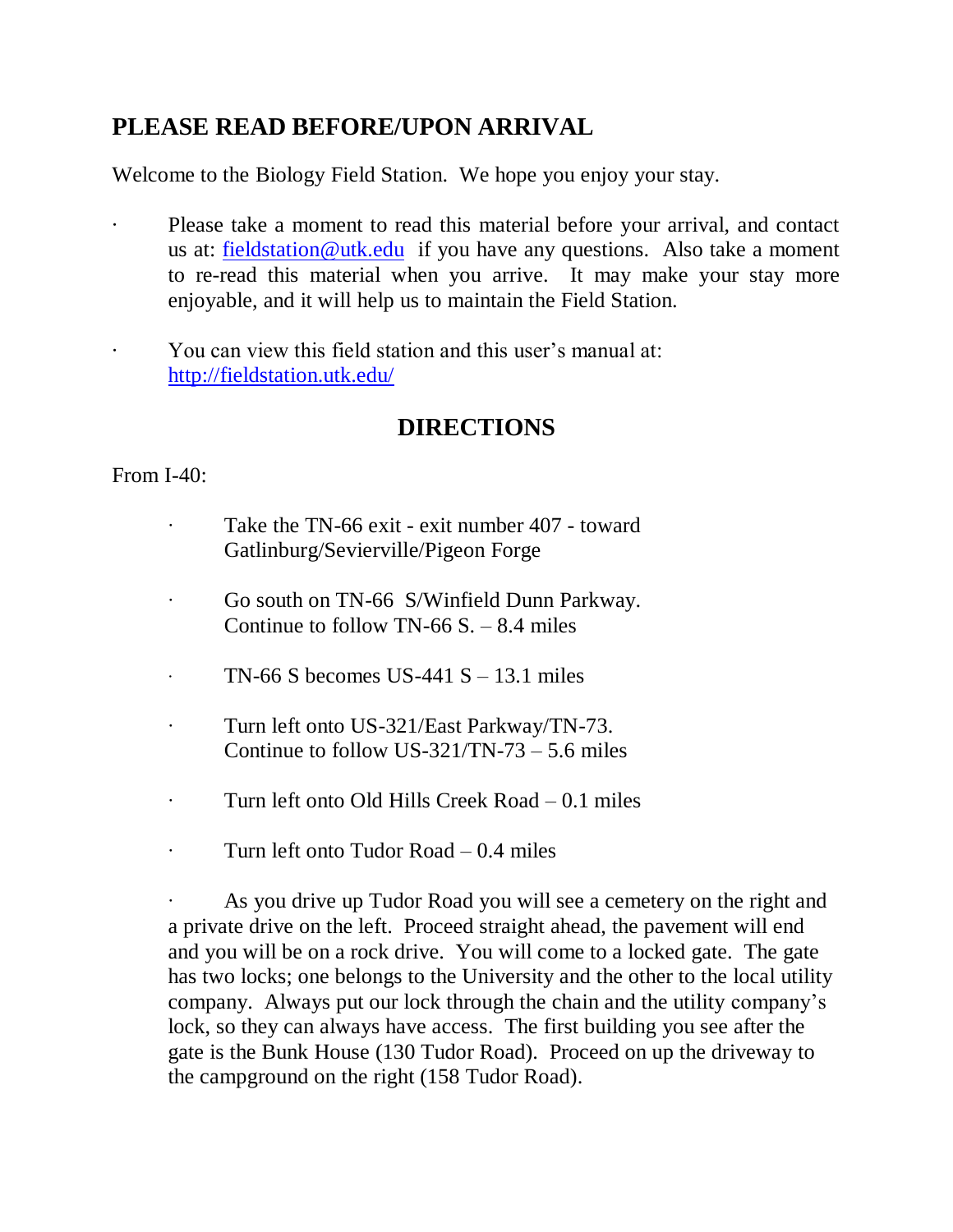### **ARRIVAL**

- Upon arrival please read through this manual, as it should answer most questions you have about the campground.
- · As you enter the driveway to the facility you will first see the bunk house, a small block building on the right. Proceed up the driveway and you will see the teaching facility on the right. Please leave vehicles on the side of the driveway, do not drive up to the campground, or block the driveway to the research facility at the end.

The campground offers a bathhouse, an open pavilion with attached kitchen, an outdoor clean-up/work area, and five sleep shelters along with wireless network connectivity over the entire area.



**Site Map**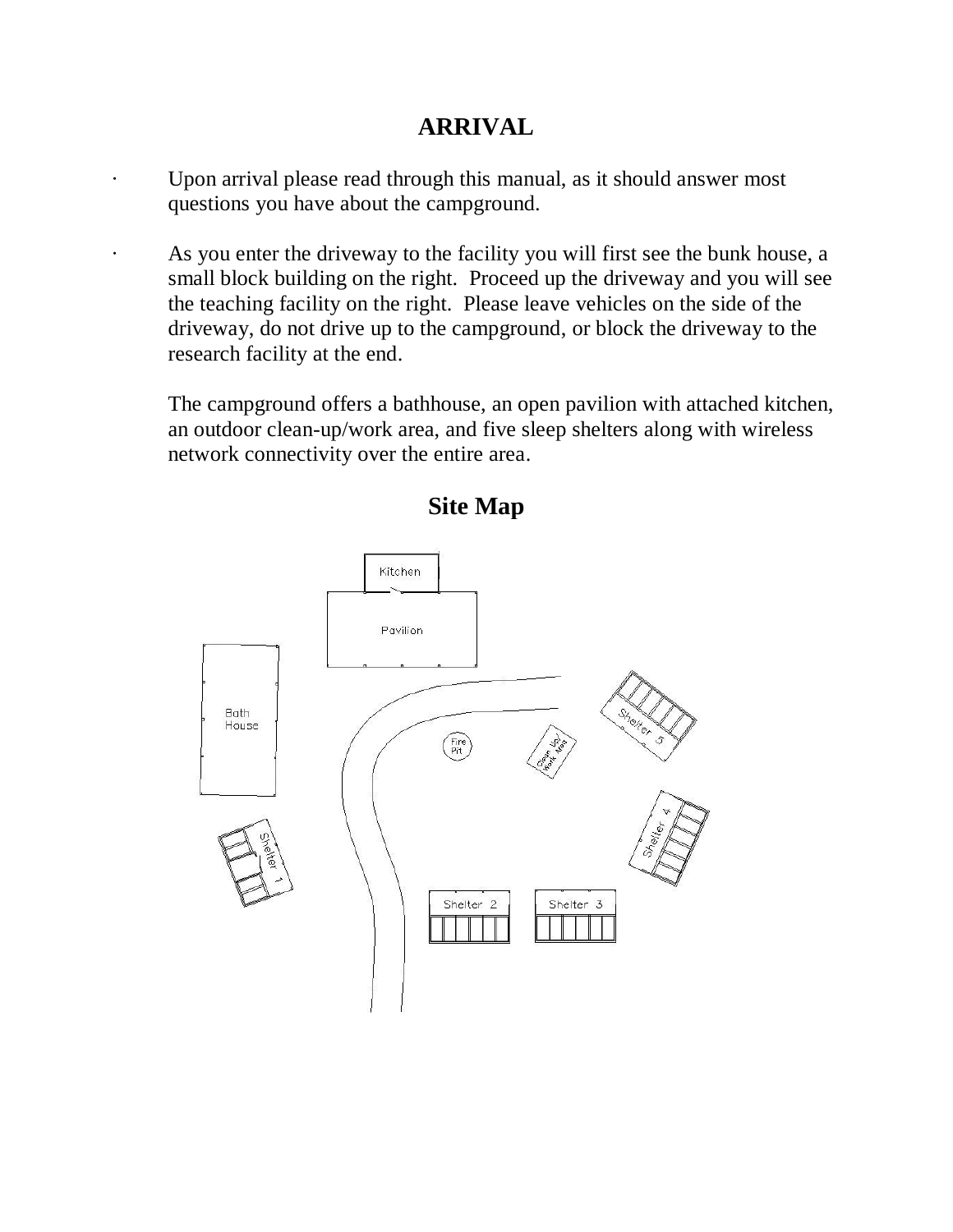#### **What you will find What you need to bring**

The campground bathhouse offers male and female facilities. Each side has three showers, three commodes, and four sinks. **Users will need to bring towels, wash clothes, and soap.** Both sides of the bathhouse have individual heat & air units. In cooler weather you should find the heat on 58˚, warmer weather AC should be on 78˚. Feel free to adjust these setting to a comfortable temperature while you use the facility. Please set the units back when your visit is over.

The kitchen facility should have most things you will need including a first aid kit on the wall by the door. You will find a sink with hot & cold water, a stove/oven, a refrigerator/freezer, dishwasher, microwave, and a washer/dryer. The kitchen has a small collection of pots and pans along with some knives and other utensils you will need for cooking. We have provided two coffee makers along with filters, coffee, paper towels, dishwashing liquid, laundry detergent, plates, silverware, and cups. If you use anything provided in the kitchen please wash it and put it up before leaving. **You will need to bring all food, drink, and ice needed.** The kitchen also has a heat & air unit which you should leave set at the same temperatures as the bathhouse. Please do not leave any spoilable or perishable food in the refrigerator of kitchen upon your departure. It may seem nice to leave leftovers behind, but it could be weeks before the next guest arrives and things spoil quickly and power outages are possible. Please place all spoilable and perishables in the trash.

- The pavilion has tables and seating for a large group, lighting, fans, and a gas grill. The outdoor clean up/work area has a sink with cold water, a water hose, and a work bench. Please use this area for dirty work instead of the kitchen or bathhouse sinks. Near the work area you will find two charcoal grills.
	- The sleep shelters provide covered sleeping for 28 on individual racks. **Users will want to bring a sleeping bag and a mat.** The racks are made of a mesh rated at 360 pounds. The sleeping shelters have limited lighting, fans, and electrical outlets for charging batteries.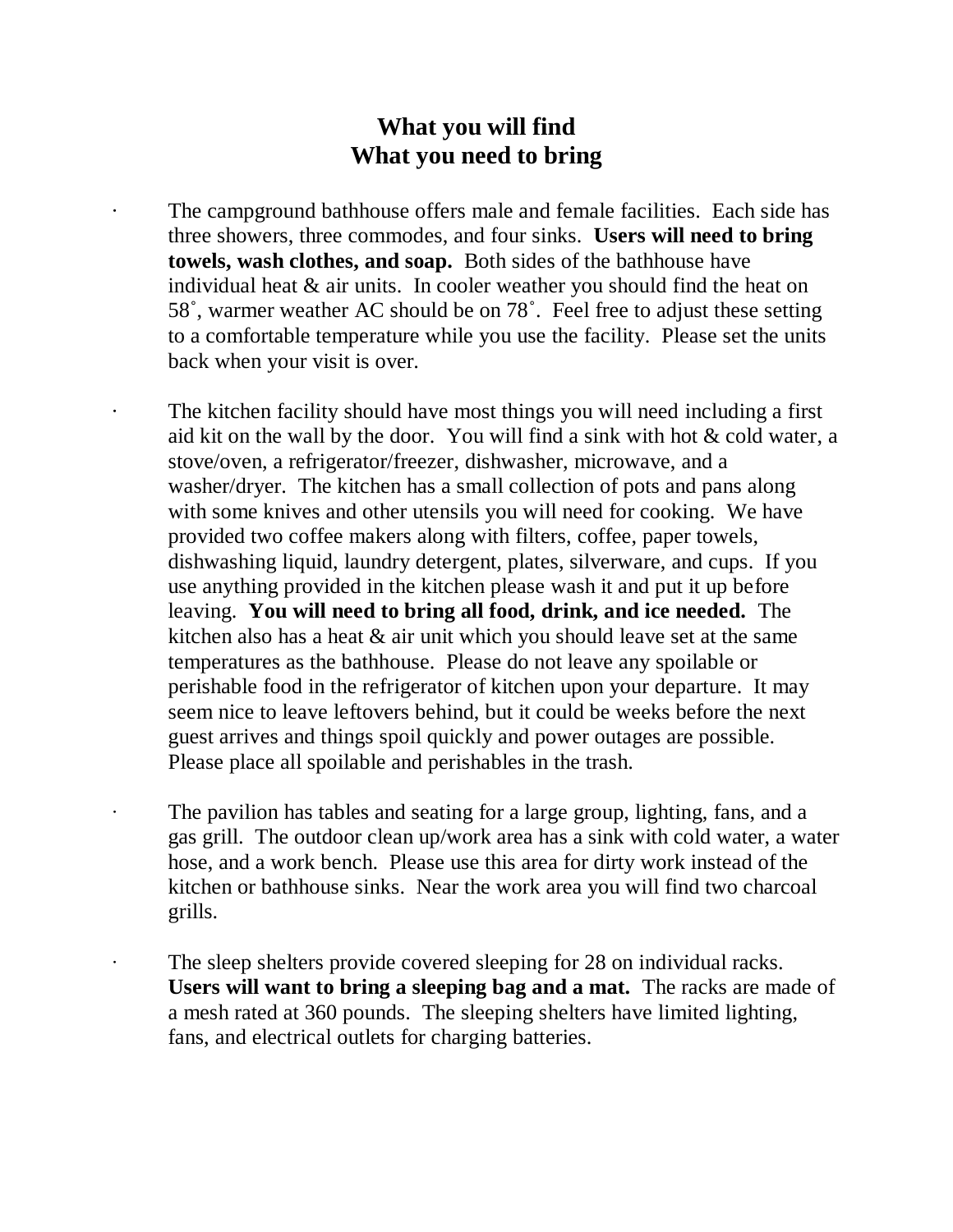- ∙ Groups will be able to enjoy the fire pit in the center of the facility when weather conditions are appropriate for an open fire. Do NOT have a fire when windy conditions exist. You can use any down trees and limbs around the campground. Please make sure the fire is out and the coals have been watered down before leaving the camp ground. The outdoor work area and the bathhouse both have water hoses that will reach the fire pit.
- ∙ Pick up all trash and make sure the bear proof trash cans are latched before leaving. A service will haul off the trash after you leave.
	- When you leave make sure you lock the facility padlock through the utility company lock. Keys should be mailed back to the address below unless you have made other arrangements.

University of Tennessee Department of Ecology & Evolutionary Biology 1416 Circle Drive 569 Dabney Hall Knoxville, TN 37996

**Emergency Contact:** For issues that demand immediate attention between 8AM and 5 PM on Monday – Friday please contact:

Office Contact The University of Tennessee Department of Ecology & Evolutionary Biology 1416 Circle Drive 569 Dabney Hall Knoxville, TN 37996 (865) 974-3065

For emergencies that arise on evenings or weekends, please contact :

**Questions/Comments:** For all other questions or comments, please contact:

fieldstation@utk.edu